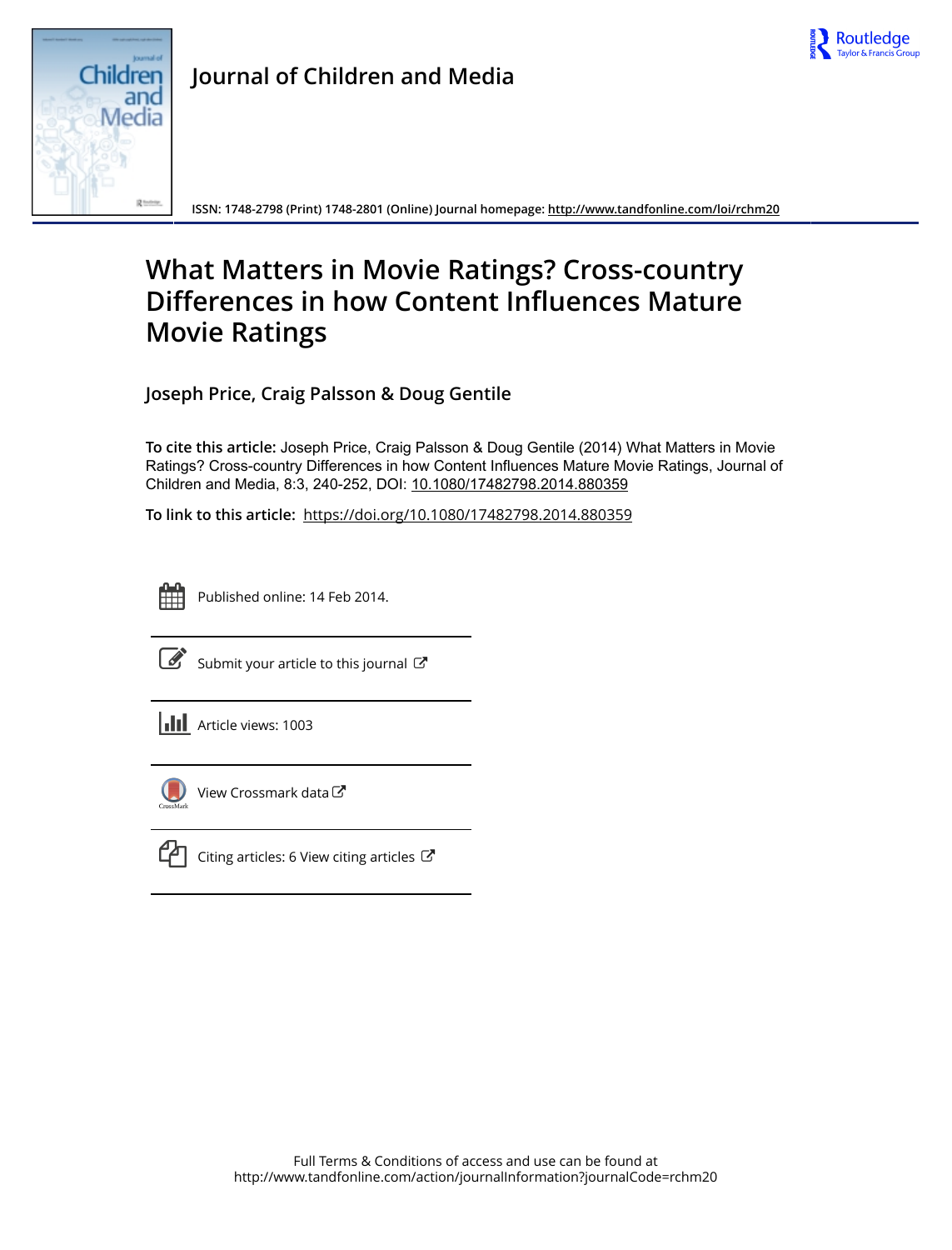D Routledge

# WHAT MATTERS IN MOVIE RATINGS? CROSS-COUNTRY DIFFERENCES IN HOW CONTENT INFLUENCES MATURE MOVIE RATINGS

# Joseph Price, Craig Palsson and Doug Gentile

We examine the weight that the USA and other countries place on different types of movie content when assigning movies a mature rating. We use data on the international movie ratings for over 1,000 movies reviewed by either Screen It or Kids in Mind, two companies that provide measures of different types of movie content. Among English-speaking countries, the United States is unique in that, it places the most weight on profanity but the least weight on violence. Across all countries, the USA and Asian countries place the largest weight on sex, while Scandinavian countries place the least weight on sex but the largest weight on violence. The approach the USA takes toward assigning mature ratings is puzzling since, of the three types of content, violence has the strongest body of evidence to document harm to children.

KEYWORDS movies; ratings; content; sex; violence; profanity

Nearly every American parent believes that exposure to media violence contributes to increased aggression in children and that sexual content contributes to children becoming involved in sexual situations before they are ready (Rideout, [2004](#page-12-0)). Most parents also believe that it is important to protect their children from exposure to explicit or graphic violent or sexual content (Gentile, Maier, Hasson, & Lopez de Bonetti, [2011;](#page-11-0) Nathanson, Eveland, Park, & Paul, [2002](#page-12-1)). Moreover, over 97% of pediatricians believe that media can influence academic achievement, aggression, sexuality, and high-risk behaviors (Gentile et al., [2004\)](#page-11-1). As a result, many countries have developed movie rating systems to inform viewers and parents of the type of content in each movie. These ratings are often coupled with restrictions on age groups, thus preventing children from accessing potentially harmful content without an adult guardian present. In such ratings systems, age is the primary factor for determining who can view a movie with a restrictive rating.

In this paper, we look specifically at the decision to assign a mature rating that restricts certain ages from attending the movie without an accompanying adult or the equivalent of the R-rating in the USA. In determining the criteria used to rate movies, ratings boards need to decide the relative weight to place on different types of mature content. Presumably these weights should be guided by the types of content that actually harm children or influence the viewer in a negative way. Data with US television ratings, however, suggest that this is not the case (Kunkel et al., [2001](#page-12-2)). In this paper, we examine the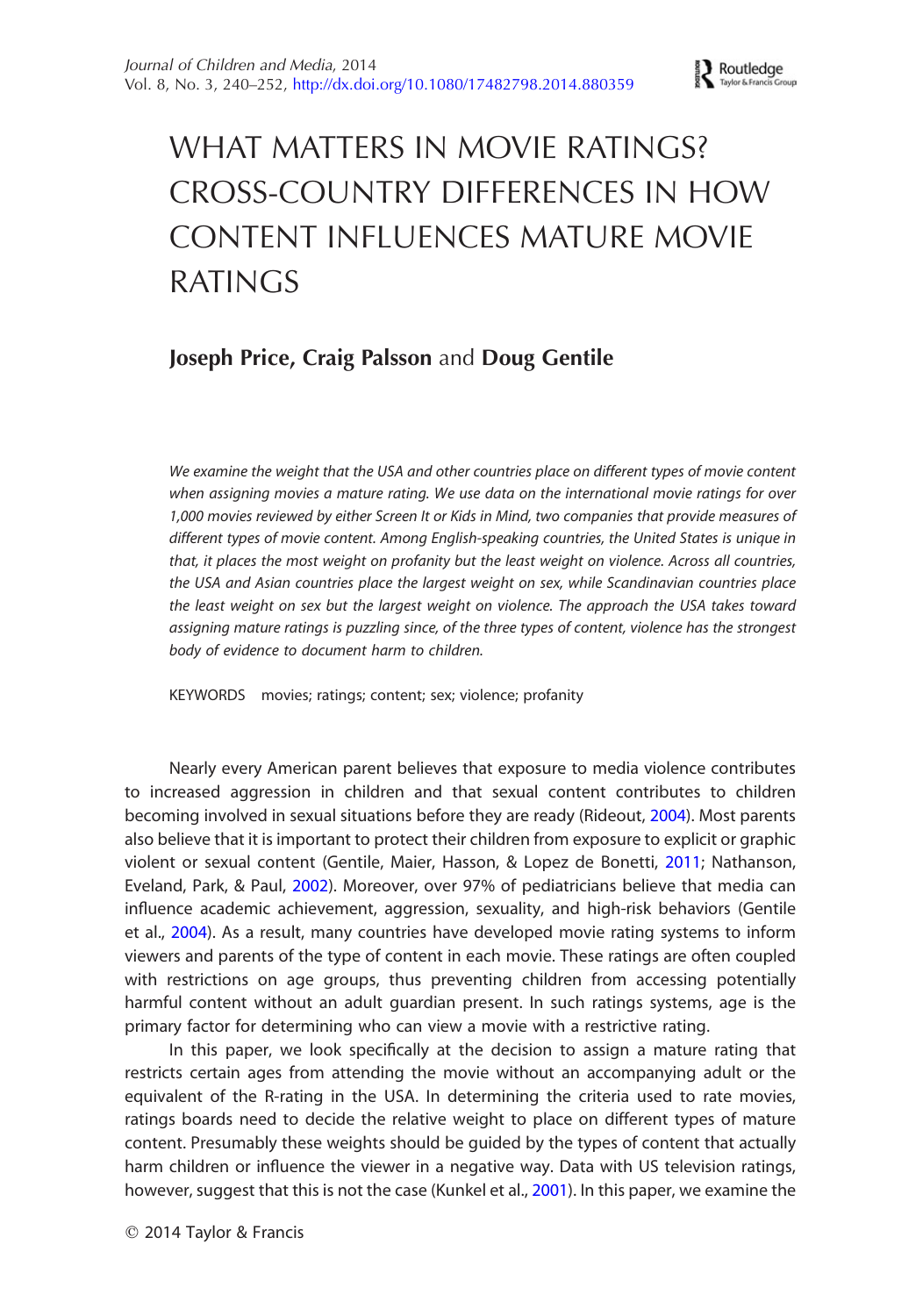weight the USA and other countries place on different types of content when assigning movies a mature rating.

We construct a dataset that includes over 3,000 movies receiving MPAA ratings in the USA between 1993 and 2011 and combine this with data from the Internet Movie Database on the rating that each of these movies received in any countries for which the movie was rated. We also use data from both Kids in Mind ([www.kids-in-mind.com](http://www.kids-in-mind.com)) and Screen It ([www.screenit.com](http://www.screenit.com)) that provide objective measures of the amount of specific content in each movie (sex, violence/gore, and profanity). We combine the data on the different content measures with the rating the movie received in various countries in the Internet Movie Database (imdb.org) to examine the degree to which the specific content measures influence whether a movie received a mature rating.

# Movie Ratings

A decline in government censorship of movies in the 1950s shifted the burden of protecting children from potentially harmful content from the government to parents. The movie ratings system in the United States was designed to inform parents of movie content and restrict children from seeing mature content without adult supervision or guidance. The stated goal of the MPAA rating system is to "help parents make informed decisions about what their kids are watching whether it's in the theater, at home or online" (Motion Picture Association of America (MPAA), [2012](#page-12-3)). While each country's system is similar, the specific ages associated with different levels of ratings vary from country to country. For example, the USA has age demarcations at ages 13 and 17, whereas Japan has similar demarcations at ages 12, 15, and 18. Also, certain ratings simply provide basic guidance to individuals while other ratings are accompanied by restrictions on which age groups can see the movie without an accompanying adult.

Whatever the approach, a reliable, consistent, and accurate movie rating system is a very important tool to empower parents concerned about their children's access to potentially harmful content. Although parents differ in their feelings about which types of content have the most impact on their children, there is much more evidence of the negative psychological effects of exposure to violence than of exposure to sex or profanity (Huston, Wartella, & Donnerstein, [1998;](#page-11-2) Coyne, Stockdale, Nelson, & Fraser, [2011](#page-11-3)).

Over 50 years of research have documented multiple effects of violent media on youth (Bushman & Huesmann, [2006](#page-11-4); Gentile, [2003](#page-11-5); Potter, [1999\)](#page-12-4). Hundreds of studies have been conducted using multiple methods. Each research method has its unique strengths and weaknesses, yet across the different methods there is a convergence of evidence in meta-analytic reviews of each methodology (e.g., Anderson & Bushman, [2001](#page-11-6); Anderson et al., [2010](#page-11-7); Comstock & Scharrer, [2003](#page-11-8); Paik & Comstock, [1994\)](#page-12-5). Experimental studies demonstrate that exposure to media violence causes people to have more positive attitudes about aggression and to behave more aggressively immediately afterwards. For example, Berkowitz and Rawlings [\(1963\)](#page-11-9) showed that violent movie scenes led to justification of personal aggressive behavior. Experimental studies have been criticized for their somewhat artificial nature, but field experiments have produced similar results in more realistic settings (Friedrich & Stein, [1973;](#page-11-10) Leyens, Camino, Parke, & Berkowitz, [1975;](#page-12-6) Friedrich-Cofer & Huston, [1986](#page-11-11)). However, it is not so much the immediate effects of media violence exposure that are of concern, but rather the aggregated long-term effects.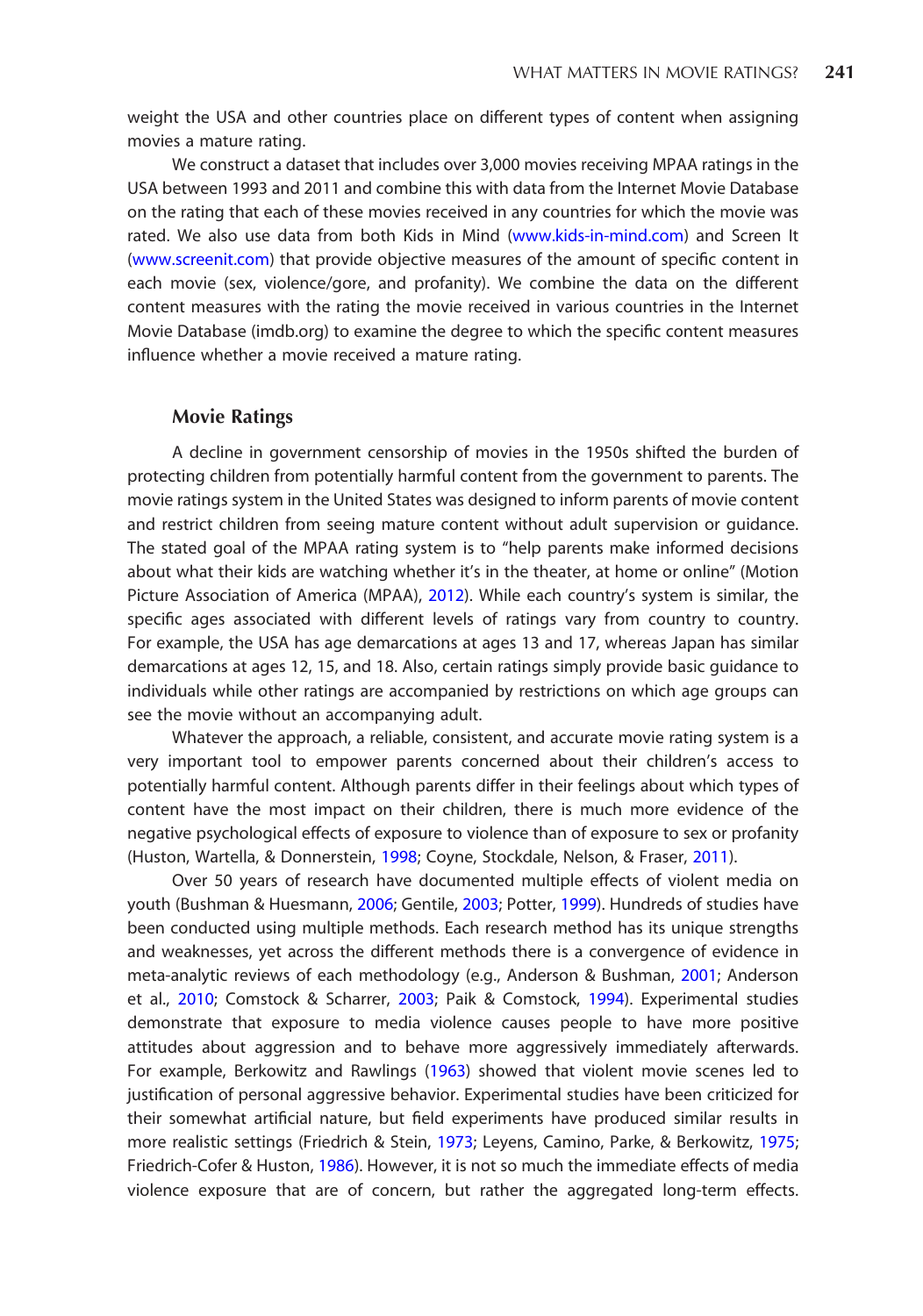Longitudinal studies offer evidence of a relationship between media violence exposure as a child and aggressive and violent behavior many years later as an adult.

In contrast, the effects of sexual content and profanity in movies have been examined in only a few studies, and much less evidence exists regarding these two subjects (Brown, [2009;](#page-11-12) Brown et al., [2006;](#page-11-13) Coyne et al., [2011;](#page-11-3) Cressman, Callister, Robinson, & Near, [2009](#page-11-14); Huston et al., [1998\)](#page-11-2). Although there is less evidence, most of it also fits with basic learning theories—that is, humans are excellent at learning from what they see. When youth watch sexual content, they tend to have more permissive attitudes about casual sex and are more likely to initiate sex at younger ages (see Wright, Malamuth, & Donnerstein, [2012](#page-13-0) for a review). Similarly, youth who consume more media with offensive language also are more willing to use offensive language (e.g., Linder & Gentile, [2009](#page-12-7)).

Despite a greater body of evidence finding potentially harmful effects of media violence than sexual media, the US ratings tend to treat violence and sex differently. Leone [\(2002](#page-12-8)) content analyzed 210 sequences that were removed from NC-17 films in order to secure an R-rating. He found that significantly more sexual sequences were removed from these films than violent sequences were. In a subsequent study, Leone [\(2004\)](#page-12-9) analyzed the rating descriptions of fifty-two R-rated and NC-17 rated films. He found that violence was mentioned in 81% of the R-rated movie descriptions but in only 31% of the supposedly more explicit NC-17 descriptions. In contrast, sexuality was mentioned in 58% of the R-rated descriptions and 96% of the NC-17 descriptions. Based on these two studies, Leone argued that the MPAA ratings employ a double standard and that violence is treated more liberally than is sex in assigning labels to films.

Past research suggests that the MPAA should more carefully consider the body of research on media content's effects on children when making ratings decisions. Current MPAA ratings vary considerably in the reasons any particular rating was given. Movies with the same rating may have significantly different levels of violent, sexual, or profane content. Many critics have noted a lack of consistency and a surprisingly diverse range of content that can fit within a single rating category. For example, after the film Billy Elliot received an R rating in the USA for multiple uses of a swear word, one critic wrote, "... it seems reasonable to wonder why a film like Billy Elliot—which doesn't feature any sex, extreme violence, or mature themes—should get the same rating as... 8MM (full of some of the most disturbing imagery this side of hell)" (Tharps, [2000](#page-12-10), p. 24). Researchers have noted that the existing US media ratings are generally based more on what is considered offensive than on what is likely to be harmful to children (Kunkel et al., [2001](#page-12-2); Wilson, Linz, & Randall, [1990\)](#page-12-11). However, if parents' main goal is to protect their children from harm, then what is culturally unacceptable or offensive may not be particularly relevant to their decision making, especially given the evidence that both violent and sexual content can influence youth (e.g., Anderson & Bushman, [2001](#page-11-6); Brown, [2009\)](#page-11-12). If the ratings favor one type of content over another, this would be evidence of a lack of usefulness for parents.

Also, there is a noticeable "ratings creep," where movies with similar content receive less restrictive ratings over time – forcing parents to recalibrate the ratings they are willing to let their children see (Leone & Barowski, [2011](#page-12-12)). The rating system is neither accurately nor consistently reflecting the content in movies. Thompson and Yokota ([2004\)](#page-12-13) compared the MPAA ratings of 1,269 movies with the two independent content-based rating systems we use here (Screen-It! and Kids-in-Mind). Although the two rating systems correlated very highly with each other (r=0.83), there was considerably less agreement when comparing these two content-based systems with the MPAA age-based ratings or with the MPAA's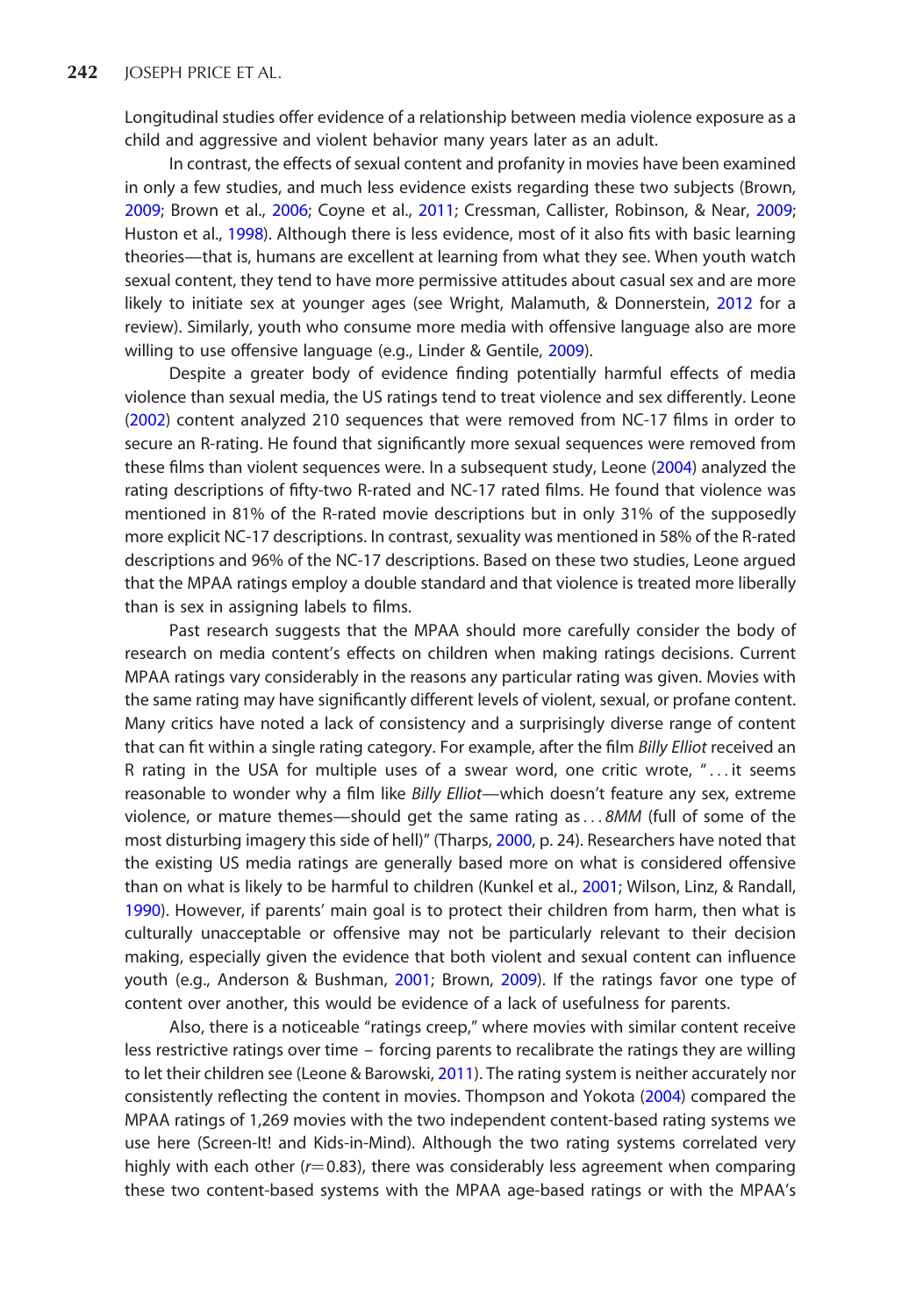content descriptors. The MPAA has consistently claimed that a majority of parents approve of their ratings, but the bar seems to have been set very low – the data show that about 75% of parents say the ratings are "very useful" or "fairly useful" (Wallace, [1999](#page-12-14)). If ratings were based on evidence from studies about the impact of movie content on children, parents would have a consistent metric on which to base their decisions about which movies to let their children watch, thus allowing parents to avoid the uncertainty of inconsistent, seemingly subjective ratings.

#### **Methods**

## Data

We used specific measures of movie content using data from two online sources: Kids in Mind and Screen It. The content measures provide an indicator of the quantity and intensity of specific types of content in each movie. While Kids in Mind rates three categories (sex, violence, and profanity) on a 0 to 10 scale, Screen It rates fifteen categories (including sex, violence, gore, and profanity) on a six-point scale ranging from none to extreme. For this paper, our primary focus was on the data from Kids in Mind, which covers 3,168 movies from 1993 to the present, but we also included the data from Screen It which covers 2,709 movies as an additional check on our main results. Since Screen It provides a separate measure for violence and gore, we averaged these two measures together to make it comparable to the violence measure used by Kids in Mind.

For each of these movies, we used data on international ratings from the Internet Movie Database and merged it with our content measures based on the movie's title and the release year. We focused on the twenty-six countries that have the equivalent to an R-rating; that is, countries where restrictions require certain age groups to attend the movie with an adult in order to view the movie, and refer throughout to these movies as having a mature rating. For countries that have multiple ratings with different age-cutoffs we used the rating with an age-cutoff closest to 17 (the age used in the USA). We used this mature rating measure as the dependent variable in our logit regressions.

In [Table 1](#page-5-0), we reported some basic information about the twenty-six countries in our full sample including the age-cutoff used for the mature rating, the number of movies in our sample that received a movie rating in that country, and the proportion of those movies that received the mature rating. The numbers in this table illustrate that standards vary considerably across countries. For example, there is a large difference in the fraction of movies that receive a mature rating in Peru (63%) and France (4%). Even if we restrict the sample to just the set of movies that received a rating in both Peru and France, the difference is even larger (70% vs. 2%). However, it is important to note that about 94% of the movies in our sample were made in the USA and then distributed to other countries, so the proportion of mature movies from our sample may not accurately reflect the entire population of movies that are released in theatres in each country.

#### Validation of Content Scores

A clear benefit of using data from Kids in Mind and Screen It is that they provide ready access to content measures for thousands of films. Both websites have a small staff of reviewers with only one reviewer providing the content measures of each movie. Reviewers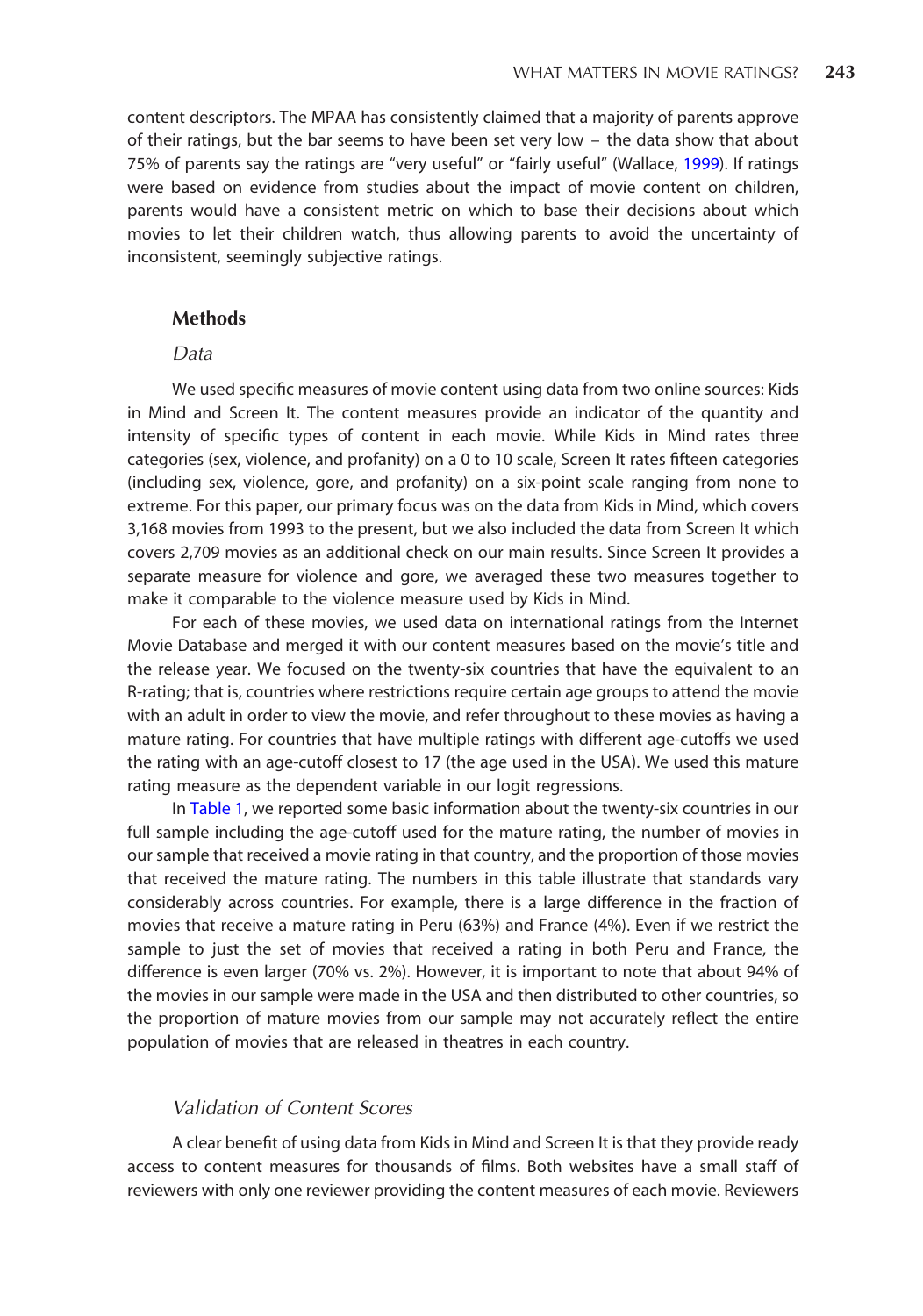#### <span id="page-5-0"></span>TABLE 1

Equivalent ratings by country

|                    |            | <b>Kids in Mind</b> |                          | <b>Screen It</b> |                          |
|--------------------|------------|---------------------|--------------------------|------------------|--------------------------|
| Country            | Age cutoff | Obs.                | <b>Proportion Mature</b> | Obs.             | <b>Proportion Mature</b> |
| Britain (GB)       | 15         | 2,568               | 0.42                     | 2,177            | 0.44                     |
| Australia (AU)     | 15         | 2,893               | 0.22                     | 2,517            | 0.25                     |
| Argentina (AR)     | 15         | 2,520               | 0.21                     | 2,220            | 0.22                     |
| Denmark (DK)       | 15         | 468                 | 0.34                     | 445              | 0.35                     |
| Finland (FI)       | 15         | 2,111               | 0.23                     | 1,922            | 0.26                     |
| Japan (JP)         | 15         | 620                 | 0.25                     | 478              | 0.30                     |
| Norway (NO)        | 15         | 1,380               | 0.49                     | 1,258            | 0.49                     |
| South Korea (KR)   | 15         | 2,450               | 0.22                     | 2,083            | 0.23                     |
| Sweden (SE)        | 15         | 2,040               | 0.32                     | 1,727            | 0.31                     |
| Ireland (IR)       | 16         | 1,516               | 0.20                     | 1,250            | 0.21                     |
| New Zealand (NZ)   | 16         | 1,273               | 0.36                     | 1,213            | 0.38                     |
| Brazil (BZ)        | 16         | 1,378               | 0.17                     | 1,251            | 0.17                     |
| France (FR)        | 16         | 1,333               | 0.04                     | 1,327            | 0.04                     |
| Germany (DE)       | 16         | 2,281               | 0.24                     | 2,041            | 0.24                     |
| Iceland (IS)       | 16         | 2,108               | 0.31                     | 1,883            | 0.31                     |
| Netherlands (NL)   | 16         | 2,174               | 0.27                     | 1,950            | 0.29                     |
| Portugal (PT)      | 16         | 2,114               | 0.24                     | 1,751            | 0.25                     |
| Spain (ES)         | 16         | 1,546               | 0.25                     | 1,333            | 0.24                     |
| Switzerland (CH)   | 16         | 1,319               | 0.14                     | 1,222            | 0.16                     |
| United States (US) | 17         | 3,168               | 0.43                     | 2,709            | 0.46                     |
| Chile (CL)         | 18         | 876                 | 0.10                     | 786              | 0.13                     |
| Hong Kong (HK)     | 18         | 1,071               | 0.44                     | 1,050            | 0.45                     |
| Malaysia (MY)      | 18         | 1,350               | 0.33                     | 1,209            | 0.32                     |
| Mexico (MX)        | 18         | 474                 | 0.13                     | 450              | 0.16                     |
| Peru (PE)          | 18         | 1,178               | 0.63                     | 1,029            | 0.64                     |
| Taiwan (TW)        | 18         | 274                 | 0.30                     | 272              | 0.29                     |

Notes: We exclude Canada from this list because each province has its own rating system. The proportion mature is the fraction of movies in our sample for that country that received a mature rating (corresponding to the age cut-off listed for that country).

create the content measures based on detailed guidelines developed by the founder of each website. The websites provide general information about the guidelines used and note that the guidelines have changed (or improved) over time. While the lack of specific coding rules and the changes in rules over time is a clear weakness of our content measures, we provide three arguments for why the two websites we use provide valid measures of mature content.

First, the fundamental forces underlying the each websites revenue models provide a strong incentive for them to provide valid ratings. Neither website is affiliated with a religious or political organization and both rely entirely on subscription fees and advertising for their revenue. To further inoculate themselves from any influence, they do not accept ads directly but work with several ad agencies which sell ads for the websites. If consumers find the ratings to poorly reflect the content, they will not return to the website in the future, resulting in a loss of revenue to the site. Websites that provide invalid ratings would quickly see their revenues disappear, forcing them to shut down. The fact that both of the websites we use have been in business for many years (Kids in Mind was founded in 1992 and Screen It was founded in 1996) provides assurance that both have been successful in providing valid content measures over time.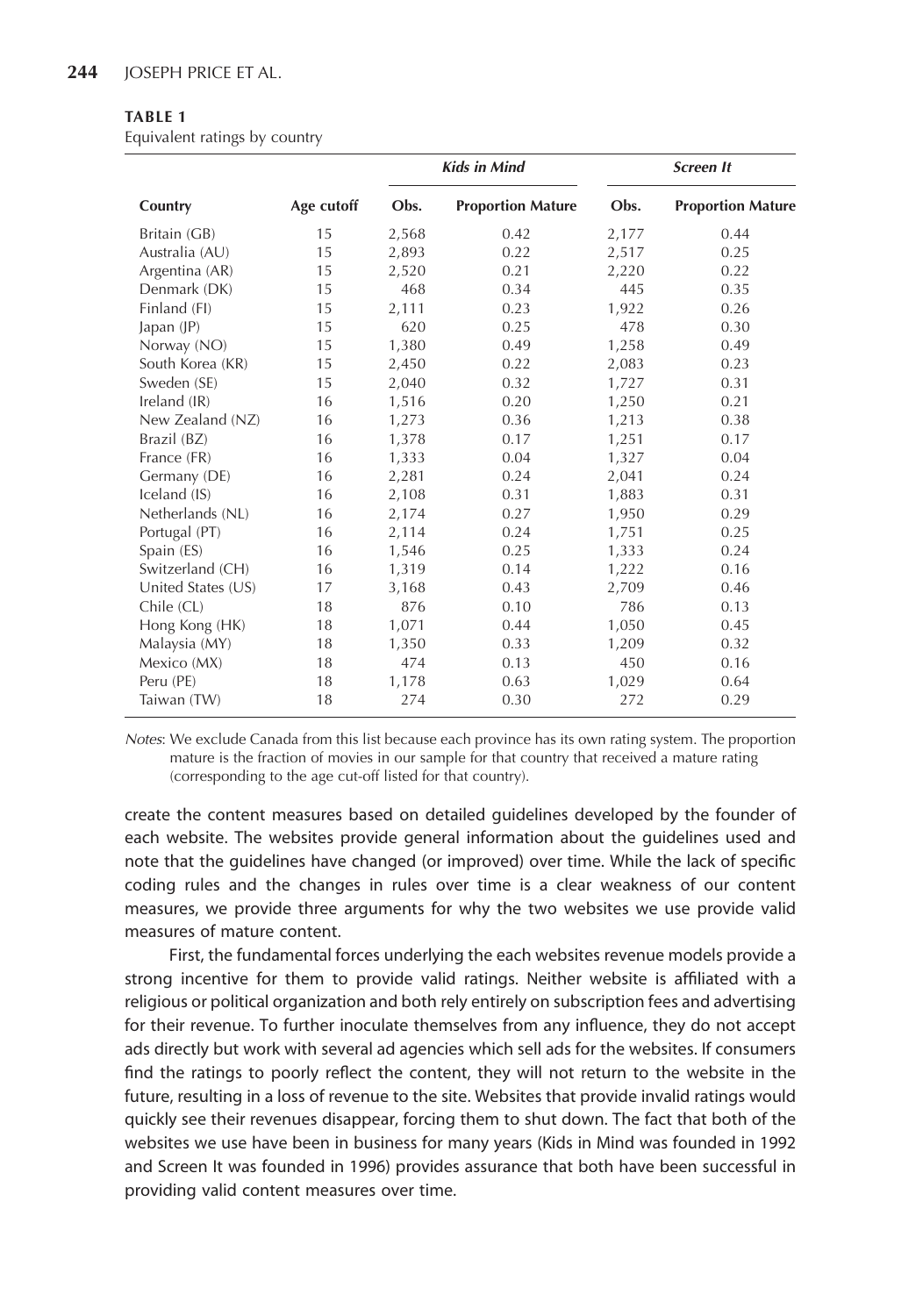Second, in addition to providing a summary measure, both websites record a detailed description of every instance in the movie related to each content measure, including an exact count of the each type of profanity. These detailed coding takes about 10 hours for a reviewer to complete. By creating a specific list of each instance of sex, violence, and profanity, the reviewer is able to assign an overall content measure based on both quantity and intensity of content in each category.

Third, the content measures from the two independent sources that we use are highly correlated with one another. In our sample, there are 2,294 movies rated by both the Kids in Mind and Screen It. Since the content measures we used are based on either a 0 to 6 or 0 to 10 scale, we calculated the Spearman's Rho to measure the correlation between the two sources. Screen It and Kids in Mind show the highest correlation for profanity (0.896), followed by sex (0.863) and violence/gore (0.820). The lower correlation for violence is due in part to the fact that Screen It separates violence and gore while Kids in Mind combines them into one score. Nonetheless, these correlations indicate a high level of agreement between the two content rating approaches. Using the correlation between two independent measures to establish the validity of a particular measure is similar in nature to the approach used in past studies that establish the inter-rater reliability of their content measures by having multiple coders evaluate the same set of movies (Nalkur, Jamieson, & Romer, [2010;](#page-12-15) Tickle, Beach, & Dalton, [2009;](#page-12-16) Pardun, L'Engle, & Brown, [2005](#page-12-17); Jenkins, Webb, Browne, Afifi, & Kraus, [2005](#page-11-15)).

## Content and Ratings

The primary goal of this paper is to examine the degree to which countries place greater weight on certain types of content when assigning movies a mature rating. We used a logit regression in which the dependent variable is whether or not the movie received a mature rating in a particular country. As a control variable we included a measure of the level of each type of mature content in the movie. Since the numbering system assigned by Screen It and Kids in Mind does not have a natural interpretation, we standardized each of the content measures to have a mean of zero and standard deviation of one. We also included a linear trend for the year that movie was released to capture the amount of "ratings creep" in each country (or the tendency for movies with similar amounts of mature content to receive less restrictive ratings over time).

We ran the regression separately for each of the countries in our sample and report the average marginal effects for each of the content measures. As such, the interpretation of each coefficient is the increase in the probability of a movie getting a mature rating associated with a standard deviation increase in one of the content measures (controlling for the other content measures and characteristics of the movie). We found very similar results when using the raw content measures but used the standardized measures in our tables to make the results across content measures comparable. To provide a statistical test for whether the weights assigned to different content measures differ between countries, we pooled the data from the five English-speaking countries in our sample into a single regression and included interaction terms between each country and each of the content measures. We don't report the coefficients from these interactions but highlight in bold each of the coefficients that are statistically significantly different from the US coefficient (at the 5% level).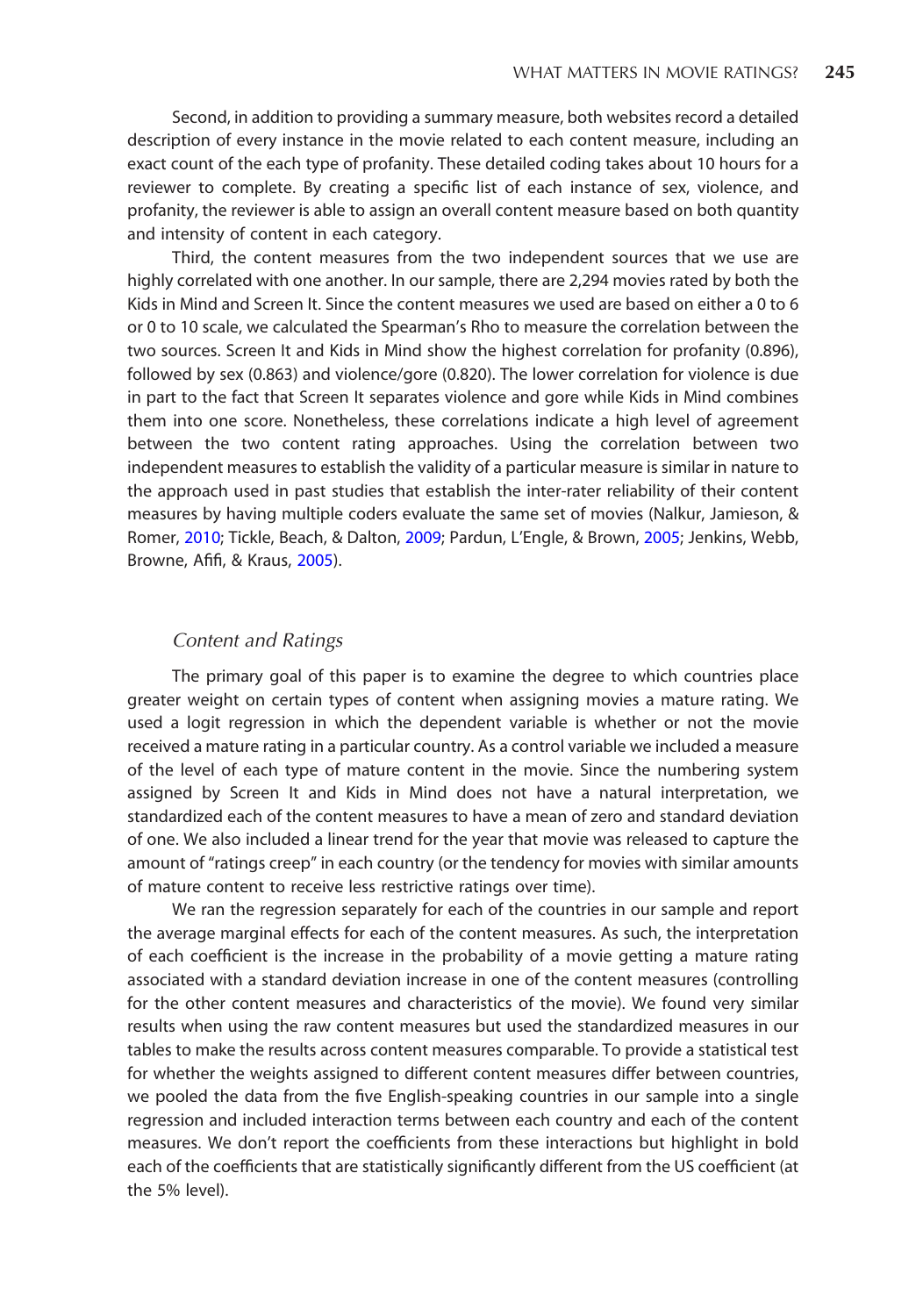# **Results**

We start by looking at the five English-speaking countries in our sample (USA, Britain, Ireland, Australia, New Zealand), since this is the most relevant group to use to provide some insight about the role of profanity in movie ratings shown in previous research (Palsson, Price, & Shores, [2013](#page-12-18)). Each column in [Table 2](#page-7-0) provides the results from a separate regression for each country with the same set of movies used across each of the regressions. We used a common set of movies to ensure that our results are not driven simply by selection on which movies are rated by each country. This selection turns out to not be that much of a concern since the estimated weights that we find in [Table 2](#page-7-0) are nearly identical if we use the full set of movies rated by each country. We also report our results separately for our two sources of content measures (Kids in Mind and Screen It).

The results in Panel A of [Table 2](#page-7-0) indicate that the United States and United Kingdom place the largest weight on profanity of the English-speaking countries. In both of these countries, a standard deviation increase in the measure of profanity increases the probability of a movie getting a mature rating by about 25%. This increase is more than twice as large as the increase associated with a standard deviation rise in sex or violence. For both of these countries, the negative coefficient on the year variable indicates that, holding all other content equal, a movie is l-2 percentage points less likely to receive a mature rating if released a year later, providing evidence that both of these countries

|                     | US(17)     | GB(15)     | Ireland $(16)$ | Australia (15) | New Zealand (16) |
|---------------------|------------|------------|----------------|----------------|------------------|
| A. Kids in Mind     |            |            |                |                |                  |
| Sex                 | $0.103**$  | $0.095**$  | $0.090**$      | $0.078**$      | $0.086**$        |
|                     | [0.015]    | [0.015]    | [0.014]        | [0.015]        | [0.013]          |
| Violence/Gore       | $0.116**$  | $0.132**$  | $0.700**$      | $0.133**$      | $0.155**$        |
|                     | [0.014]    | [0.015]    | [0.015]        | [0.015]        | [0.013]          |
| Profanity           | $0.279**$  | $0.268**$  | $0.075**$      | $0.147**$      | $0.123**$        |
|                     | [0.024]    | [0.021]    | [0.013]        | [0.016]        | [0.014]          |
| Year                | $-0.009**$ | $-0.012**$ | $0.011**$      | 0.004          | 0.004            |
|                     | [0.003]    | [0.003]    | [0.003]        | [0.004]        | [0.004]          |
| N                   | 655        | 655        | 655            | 655            | 655              |
| <b>B.</b> Screen It |            |            |                |                |                  |
| Sex                 | $0.085**$  | $0.065**$  | $0.075**$      | $0.045*$       | $0.064**$        |
|                     | [0.017]    | [0.016]    | [0.020]        | [0.019]        | [0.018]          |
| Violence/Gore       | $0.091**$  | $0.111**$  | $0.047**$      | $0.111**$      | $0.122**$        |
|                     | [0.013]    | [0.014]    | [0.015]        | [0.015]        | [0.015]          |
| Profanity           | $0.234**$  | $0.208**$  | $0.167**$      | $0.225**$      | $0.206**$        |
|                     | [0.018]    | [0.013]    | [0.029]        | [0.026]        | [0.028]          |
| Year                | $-0.015**$ | $-0.016**$ | $-0.012**$     | 0.001          | 0.007            |
|                     | [0.004]    | [0.004]    | [0.004]        | [0.005]        | [0.004]          |
| N                   | 614        | 614        | 614            | 614            | 614              |
|                     |            |            |                |                |                  |

#### <span id="page-7-0"></span>TABLE 2

Determinants of a mature rating in English-speaking countries

Notes: In each of the regressions, the dependent variable is a binary indicating whether the movie received a mature rating. Age cutoffs are shown in parentheses beneath the country name. Each column is a separate logit regression. All content measures are standardized to have a mean of zero and a standard deviation of one. Coefficients in bold indicate a statistically significant difference from the coefficients in the US regression. The asterisks indicate that the coefficient is significantly different from zero  $(** p < .01, *p < .05)$ .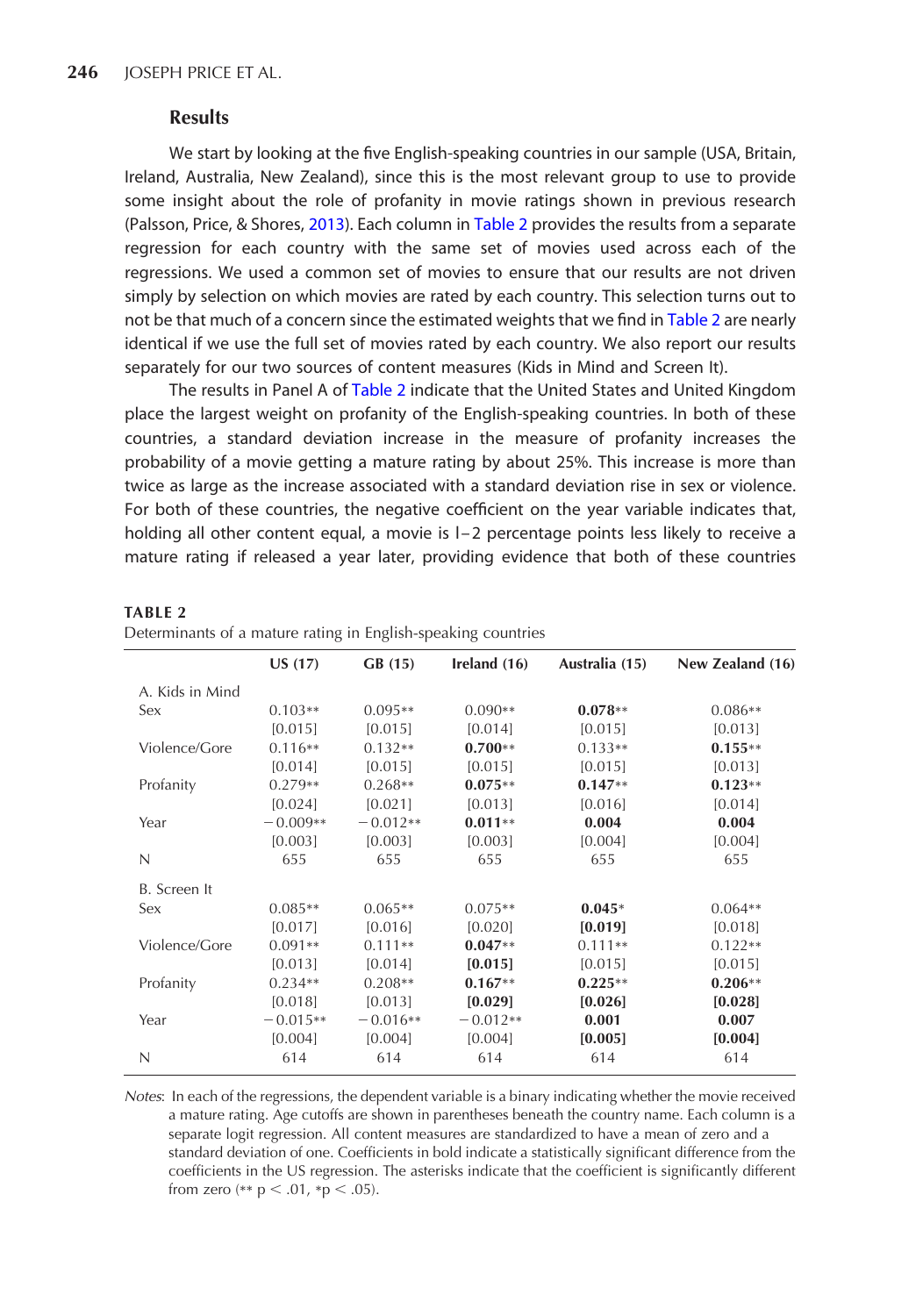experienced a ratings creep (in contrast, Ireland seems to have increased their standards for what constitutes a mature rating over the same time period).

In panel B of [Table 2](#page-7-0), we find similar results using the Screen It data and, if anything, find even larger weight placed on profanity relative to sex or violence. Screen It provides separate measures for violence and gore which we combine into one measure to make it more comparable to the measures in the Kids in Mind data. If we include the violence and gore measures as separate values in the regression we find that the coefficient on gore is generally twice as large as that on violence indicating that the types of violence (e.g., slapstick vs. slasher) receive consideration in the rating decisions and more graphic forms receive the greater weight.

In both datasets in four of the five English-speaking countries, profanity is the strongest determinant of rating, possibly related to its more easily quantifiable nature. In New Zealand, the strongest determinant was violence in the Kids in Mind data and profanity in the Screen It data. Other similarities are evident from [Table 2.](#page-7-0) The USA and Britain are not significantly different from each other in any category of content or on ratings creep (which is significant in both countries, with newer films less likely to be given a mature rating). Ireland, Australia, and New Zealand all have multiple areas of difference with the USA. Ireland is less likely than the USA to give a mature rating based on profanity or gore, and has ratings that are stricter over time. Australia is less likely than the USA to give a mature rating based on sex or profanity, more likely to give it based on violence, and has almost no ratings creep. New Zealand is less likely than the USA to give a mature rating based on profanity, more likely to give it based on violence, and also has almost no ratings creep.

To provide a comparison across all twenty-six countries in our sample, we ran the same specification in Panel A of [Table 2](#page-7-0) for each country and report the coefficients on the sex and violence variables in [Figure 1.](#page-9-0) We made two changes to the original specification. First, we remove the profanity measure from the regression for countries where the native language is not English. Second, we include the full set of movies that received a rating in each country since there are so few movies rated by all twenty-six countries. As mentioned earlier, the results for the five English-speaking countries were the same whether we used a common set of movies and we provide additional evidence in an online appendix that this is qualitatively true for the broader set of countries in our sample.

The results in [Figure 1](#page-9-0) indicate that almost all of the countries place more weight on violence than they do on sex. In addition, two interesting groups of countries emerge in the figure. The first is a group of mostly Scandinavian countries (Norway, Sweden, Iceland, Netherlands, and Denmark) that place a large weight on violence but almost no weight on sex. The second is a cluster of Asian countries (Taiwan, Korea, and Japan) which place a fairly large weight on sex relative to all other countries.

A major advantage of our multivariate approach allows us to estimate the effect of sexual content holding the amount of violent content constant and vice versa. In many cases, a single type of content of a certain level may suffice to trigger a mature rating. In fact, when we limit our analysis to a set of movies that have low levels of violence, we find a similar pattern of Asian countries placing a high weight on sexual content and Scandinavian countries placing a low weight. When instead we focus on a set of movies with a low level of sexual content, we find that weights placed by the Scandinavian countries on violent content are more than double that of the Asian countries.

Another potential issue is that weights that countries use when assigning a mature rating may differ based on the age cut-off that is used to restrict access to mature movies.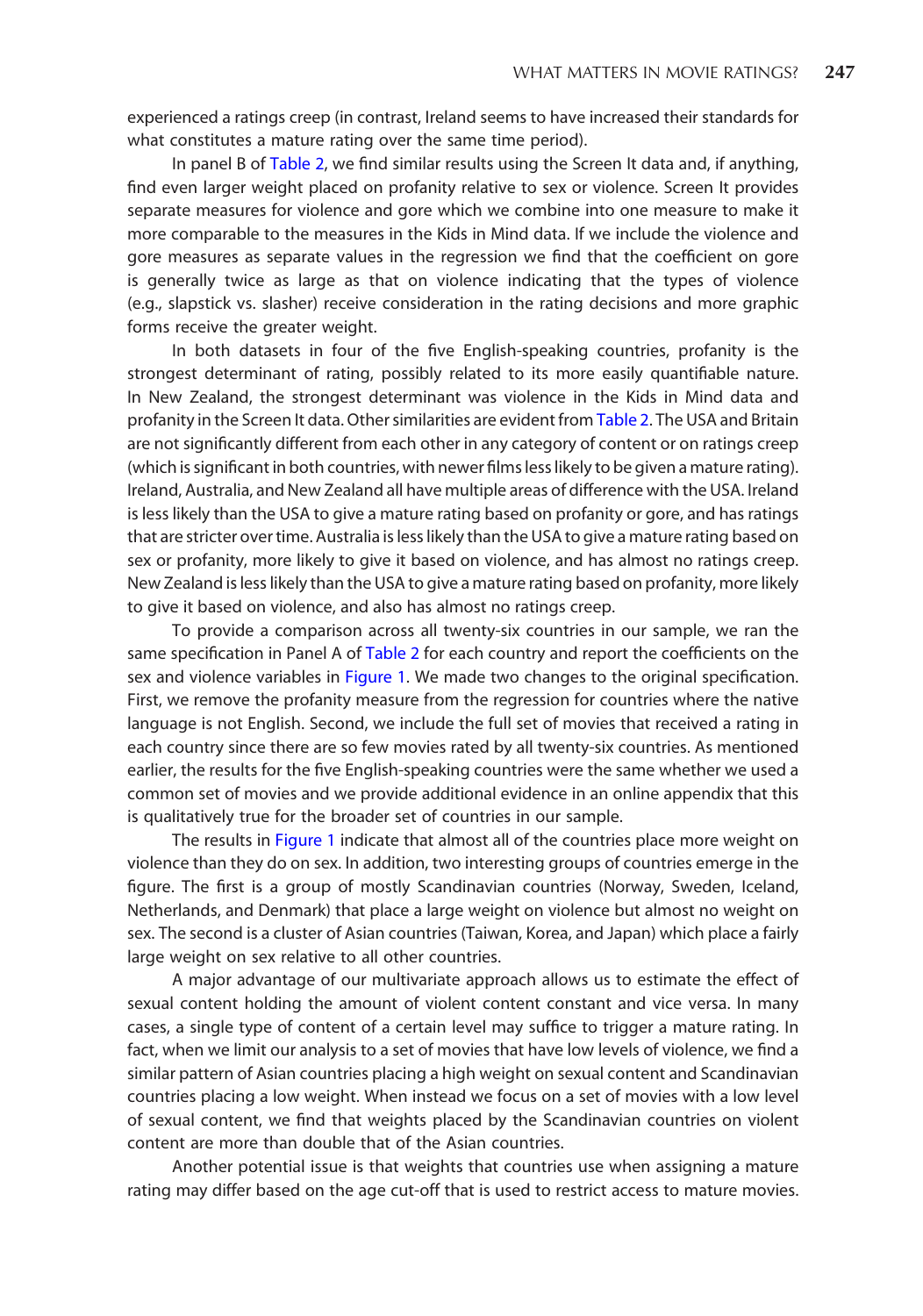<span id="page-9-0"></span>

#### FIGURE 1

Relative weight placed on sex and violence in determining a mature movie rating. Notes: Each measure for violence and sex is the coefficient from the regression used in Table 2 for each of the countries in our sample. A measure of profanity is only included in the regression for the five English-speaking countries. See [Table 1](#page-5-0) for interpretation of country abbreviations. Countries with triangles have age cut-offs age 15 or lower and those with circles have age cut-offs 16 or higher

In [Figure 1,](#page-9-0) we mark the nine countries with an age cut-off of fifteen with triangles and the other countries with a circle. If countries with young age cut-offs applied more strict standards when assigning movie rates, we would expect the countries with young age cutoffs to have large coefficients on our measures of sex and violence. Instead we find that within each cluster of countries, there is a pretty even split of countries with younger and older age cut-offs, suggesting that the differences in the weights countries place on sex and violence is not determined mostly by the age group the ratings are designed to protect.

## **Discussion**

In this paper, we estimated the weight that countries place on different types of content in movies (sex, violence, gore, and profanity) when deciding which movies will receive a mature rating. We found an interesting pattern in the way in which ratings are determined in the USA compared to other countries. We find that the US places an enormous amount of weight on profanity and sex, but less weight on violence than the majority of other countries—despite the large body of research showing the negative effects of viewing violence—when determining which movies should receive a mature rating. Indeed, despite a paucity of evidence that offensive language results in harm to youth, Joan Graves, the head of the MPAA ratings board, claims to have parental survey data showing "that, overwhelmingly, parents said they wanted to know what kind of language there was in the film. We asked specifically about the F-word, which clearly bothers a large number of people" (Studiobriefing.net, [2012](#page-12-19), March 7). It is no doubt correct that parents want to know what is in each film (see corresponding data in Gentile et al.,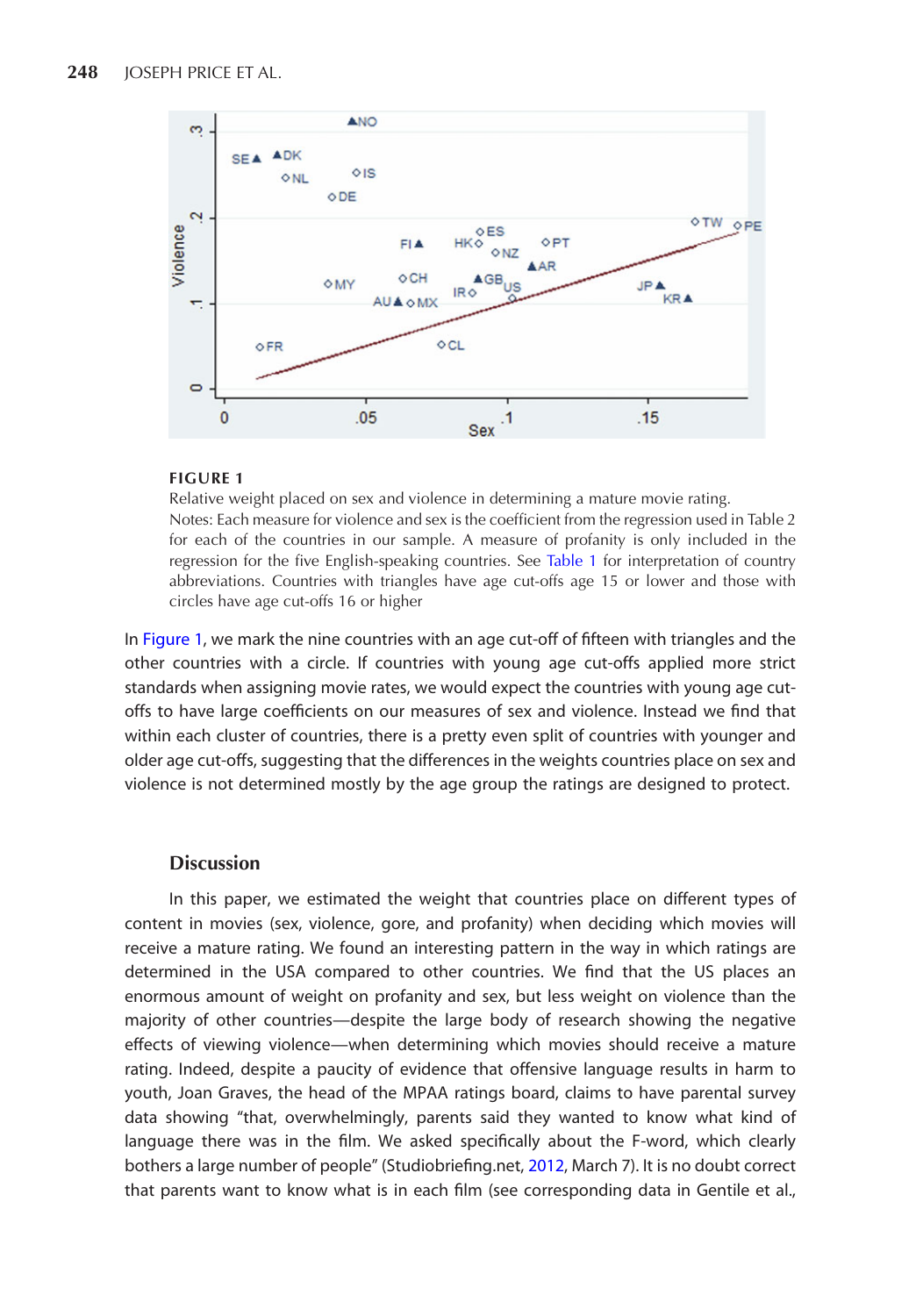[2011](#page-11-0), for example). Nonetheless, wanting information is entirely different from setting restrictions based on actual harm (Kunkel et al., [2001;](#page-12-2) Wilson et al., [1990](#page-12-11)).

When we look at other countries in the world, it is clear that cultural differences influence what is considered to be mature in content. There is a cluster of Asian countries that put a large amount of weight on sex, whereas Scandinavian countries put large amounts of weight on violence, but almost no weight on sex. Although the past president of the Motion Picture Association of America argued that it was inevitable (and maybe even valuable) for ratings to change as society became more accepting of certain content, these data demonstrate that is not inevitable (Fleming, [2000\)](#page-11-16). Australia and New Zealand demonstrated no ratings creep, and Ireland actually showed rating intensification over the period measured in this study. Ratings therefore do not need to be subjective and variable, but could be designed on principles of scientific reliability and validity (Gentile, Humphrey, & Walsh, [2005](#page-11-17)).

The variability in the types of content that predict mature ratings is one indicator that there is no universal consensus about what types of material is appropriate for children. A recent national study in the USA also found that parents never agree on what age different types of content are appropriate for children (Gentile et al., [2011](#page-11-0)). Taken together, these findings suggest that age-based ratings are much less useful than parents deserve. One way rating systems could be improved to be more valuable for the families they are supposed to serve is by providing detailed content information that allows each individual family to decide what is appropriate for their children.

A natural limitation of this study is that all of the measures we used are created by USbased organizations. As such the levels of each content measure may be biased toward an American perspective on cultural mores. Ideally, we would construct content measures based on an aggregation of observations that transcend specific cultural norms. To our knowledge, though, the other countries in our study do not have web sites comparable to the many content review sites in the USA. The absence of such websites may be a reflection of the value placed in each country on understanding content before allowing a child to watch a movie. It may also be a reflection on the trust parents in those countries place on their respective rating boards.

## Conclusion

American parents report low trust in the existing rating systems, with only 18% of parents reporting that they feel they get all of the information they need from the movie ratings and only 6% feel that the movie ratings are always accurate (Gentile et al., [2011](#page-11-0)). This lack of trust seems justified, given that the movie rating system in the USA places so little weight on violent content. This is particularly worrisome, given the evidence that violent content can increase children's aggressive thoughts, feelings, and actions (Anderson & Bushman, [2001;](#page-11-6) American Academy of Pediatrics, [2009;](#page-11-18) Paik & Comstock, [1994\)](#page-12-5).

It is perhaps not surprising that cultures vary in what types of content they find offensive or constitutes "mature" content. Nonetheless, if ratings were truly based on objective measures of the presence of content that is scientifically documented to be potentially harmful, then the differences in ratings received by the same movie across countries should be much smaller than we observe today. This is further evidence of the subjectivity of media ratings, and suggests that improvements should be made not only in the USA, but among many countries.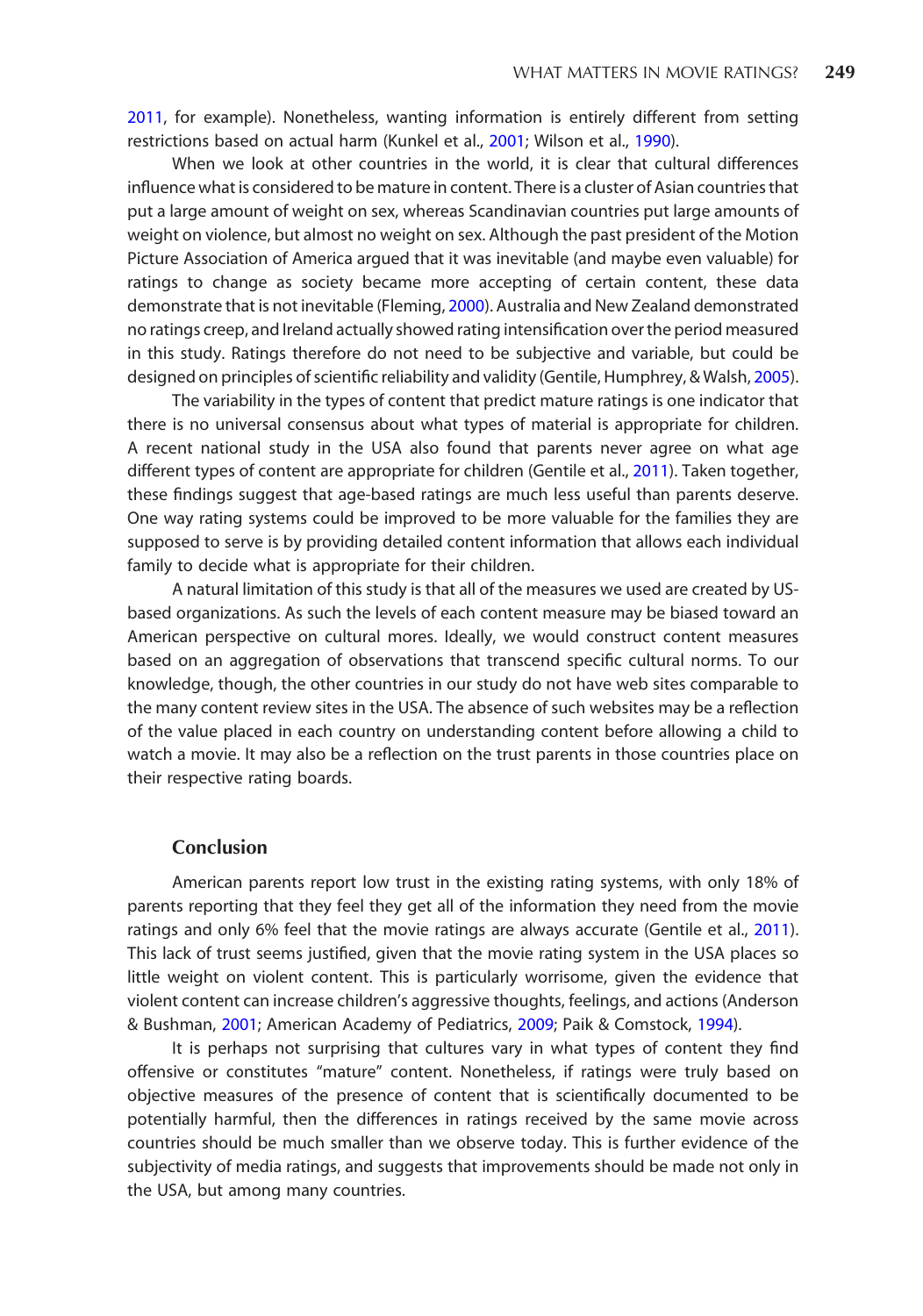#### **REFERENCES**

- <span id="page-11-18"></span>American Academy of Pediatrics. (2009). Policy statement—Media violence. Pediatrics, 124, 1495 –1503.
- <span id="page-11-7"></span>Anderson, Shibuya, A., Ihori, N., Swing, E. L., Bushman, B. J., Sakamoto, A., ... , Saleem, M. (2010). Violent video game effects on aggression, empathy, and prosocial behavior in eastern and western countries: A meta-analytic review. Psychological Bulletin, 136, 151 –173.

<span id="page-11-6"></span>Anderson, C. A., & Bushman, B. J. (2001). Effects of violent video games on aggressive behavior, aggressive cognition, aggressive affect, physiological arousal, and prosocial behavior: A meta-analytic review of the scientific literature. Psychological Science, 12, 353 –359.

- <span id="page-11-9"></span>Berkowitz, L., & Rawlings, E. (1963). Effects of film violence on inhibitions against subsequent aggression. The Journal of Abnormal and Social Psychology, 66, 405 –412.
- <span id="page-11-12"></span>Brown, J. D. (2009). Media and sexuality. In R. Nabi & M. B. Oliver (Eds.), The Sage Handbook of Media Processes and Effects (pp. 409 –422). Thousand Oaks, CA: Sage.
- <span id="page-11-13"></span>Brown, J. D., L'Engle, K. L., Pardun, C. J., Guo, G., Kenneavy, K., & Jackson, C. (2006). Sexy media matter: Exposure to sexual content in music, movies, television, and magazines predicts black and white adolescents' sexual behavior. Pediatrics, 117, 1018–1027.

<span id="page-11-4"></span>Bushman, B. J., & Huesmann, L. R. (2006). Short-term and long-term effects of violent media on aggression in children and adults. Archives of Pediatrics & Adolescent Medicine, 160, 348.

- <span id="page-11-8"></span>Comstock, G., & Scharrer, E. (2003). Meta-analyzing the controversy over television violence and aggression. Media Violence and Children, 205 –226.
- <span id="page-11-3"></span>Coyne, S. M., Stockdale, L. A., Nelson, D. A., & Fraser, A. (2011). Profanity in media associated with attitudes and behavior regarding profanity use and aggression. Pediatrics, 128, 867 –872.
- <span id="page-11-14"></span>Cressman, D. L., Callister, M., Robinson, T., & Near, C. (2009). Swearing in the cinema: An analysis of profanity in US teen-oriented movies, 1980–2006. Journal of Children and Media, 3, 117–135.
- <span id="page-11-16"></span>Fleming, C. (2000, November). The rules of the ratings game. Premiere, 35–38.
- <span id="page-11-10"></span>Friedrich, L. K., & Stein, A. H. (1973). Aggressive and prosocial television programs and the natural behavior of preschool children. Monographs of the Society for Research in Child Development, 38(4), 1 –64. Retrieved from <http://www.jstor.org/stable/1165725>
- <span id="page-11-11"></span>Friedrich-Cofer, L., & Huston, A. C. (1986). Television violence and aggression: The debate continues. Psychological Bulletin, 100, 364 –371.
- <span id="page-11-5"></span>Gentile, D. A. (Ed.). (2003). Media violence and children: A complete guide for parents and professionals (Vol. 22). Westport, CT: Greenwood Publishing Group.
- <span id="page-11-17"></span>Gentile, D. A., Humphrey, J., & Walsh, D. A. (2005). Media ratings for movies, music, video games, and television: A review of the research and recommendations for improvements. Adolescent Medicine Clinics, 16, 427 –446.
- <span id="page-11-0"></span>Gentile, D. A., Maier, J. A., Hasson, M. R., & Lopez de Bonetti, B. (2011). Parents' evaluation of media ratings a decade after the television ratings were introduced. Pediatrics, 128, 36–44.
- <span id="page-11-1"></span>Gentile, D. A., Oberg, C., Sherwood, N. E., Story, M., Walsh, D. A., & Hogan, M. (2004). Well-child visits in the video age: Pediatricians and the American academy of pediatrics' guidelines for children's media use. Pediatrics, 114, 1235 –1241.
- <span id="page-11-2"></span>Huston, A. C., Wartella, E., & Donnerstein, E. (1998). Measuring the effects of sexual content in the media: A report to the Kaiser family foundation. Menlo Park, CA: Henry J. Kaiser Family Foundation.
- <span id="page-11-15"></span>Jenkins, L., Webb, T., Browne, N., Afifi, A. A., & Kraus, J. (2005). An evaluation of the motion picture association of America's treatment of violence in pg-, pg-13- and r-rated films. Pediatrics, 115, e512 – e517.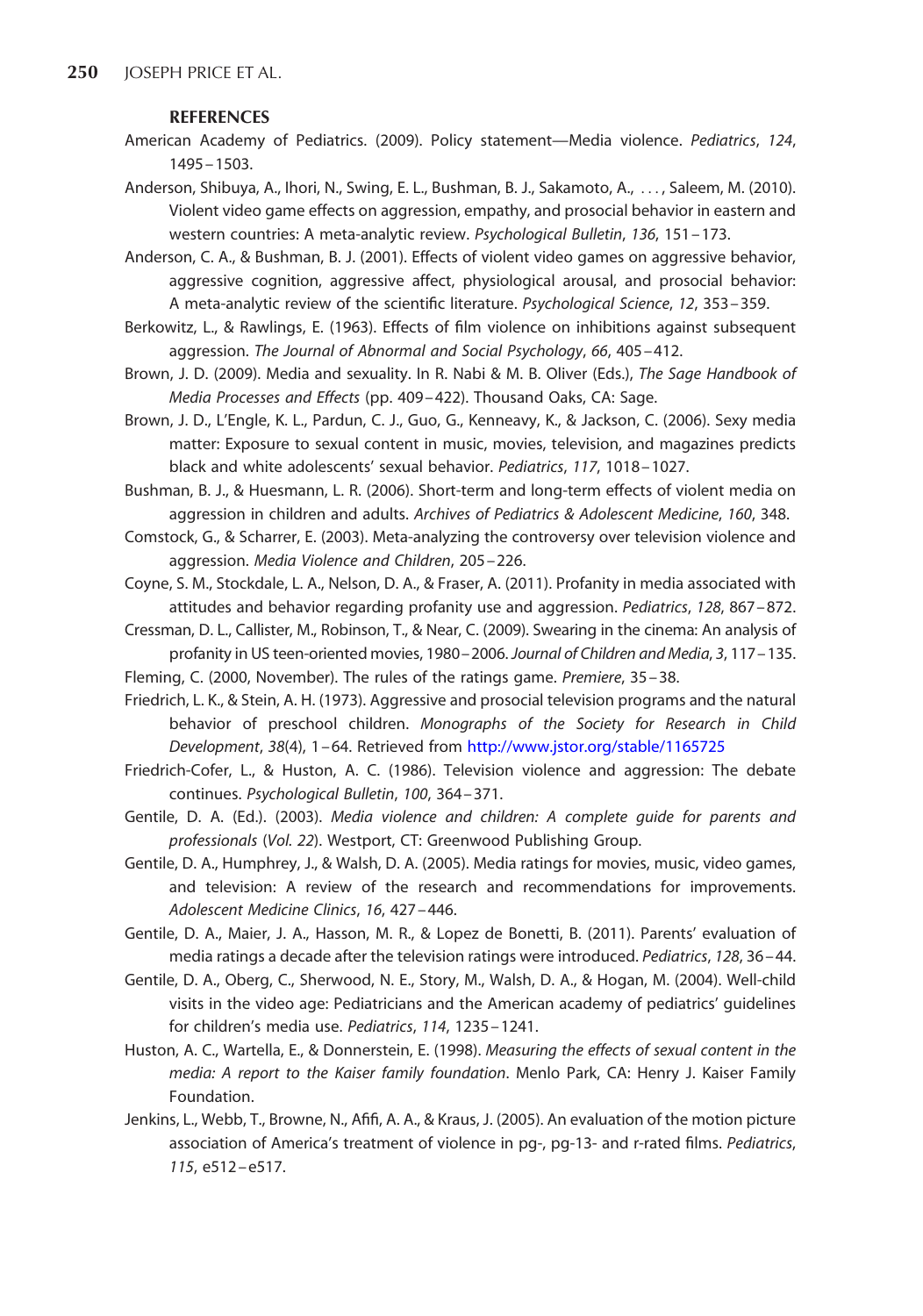- <span id="page-12-2"></span>Kunkel, D., Farinola, W. J. M., Cope, K. M., Donnerstein, E., Biely, E., Zwarun, L., & Rollin, E. (2001). Assessing the validity of v-chip rating judgments: The labeling of high-risk programs. In B. S. Greenberg, L. A. Rampoldi-Hnilo, & D. Mastro (Eds.), The alphabet soup of television program ratings (pp. 51–68). Cresskill, NJ: Hampton Press.
- <span id="page-12-8"></span>Leone, R. (2002). Contemplating ratings: An examination of what the MPAA considers "too far for r" and why. Journal of Communication, 52, 938 –954.
- <span id="page-12-9"></span>Leone, R. (2004). Rated sex: An analysis of the MPAA's use of the r and NC-17 ratings. Communication Research Reports, 21, 68–74.
- <span id="page-12-12"></span>Leone, R., & Barowski, L. (2011). MPAA ratings creep: A longitudinal analysis of the PG-13 rating category in US movies. Journal of Children and Media, 5, 53–68.
- <span id="page-12-6"></span>Leyens, J. P., Camino, L., Parke, R. D., & Berkowitz, L. (1975). Effects of movie violence on aggression in a field setting as a function of group dominance and cohesion. Journal of Personality and Social Psychology, 32, 346-360.
- <span id="page-12-7"></span>Linder, J. R., & Gentile, D. A. (2009). Is the television rating system valid? Indirect, verbal, and physical aggression in programs viewed by fifth grade girls and associations with behavior. Journal of Applied Developmental Psychology, 30, 286 –297.
- <span id="page-12-3"></span>Motion Picture Association of America (MPAA). (2012). Resources for parents. Retrieved January 19, 2012, from <http://www.mpaa.org/parentsresources>
- <span id="page-12-15"></span>Nalkur, P. G., Jamieson, P. E., & Romer, D. (2010). The effectiveness of the motion picture association of America's rating system in screening explicit violence and sex in top-ranked movies from 1950 to 2006. Journal of Adolescent Health, 47, 440 –447.
- <span id="page-12-1"></span>Nathanson, A. I., Eveland, W. P. Jr., Park, H. S., & Paul, B. (2002). Perceived media influence and efficacy as predictors of caregivers' protective behaviors. Journal of Broadcasting & Electronic Media, 46, 385 –410.
- <span id="page-12-5"></span>Paik, H., & Comstock, G. (1994). The effects of television violence on antisocial behavior: A metaanalysis1. Communication Research, 21, 516 –546.
- <span id="page-12-18"></span>Palsson, C., Price, J., & Shores, J. (2013). Ratings and revenues: Evidence from movie ratings. Contemporary Economic Policy, 31, 13–21.
- <span id="page-12-17"></span>Pardun, C. J., L'Engle, K. L., & Brown, J. D. (2005). Linking exposure to outcomes: Early adolescents' consumption of sexual content in six media. Mass Communication & Society, 8, 75 –91.
- <span id="page-12-4"></span>Potter, W. J. (1999). On media violence. Thousand Oaks, CA: Sage.
- <span id="page-12-0"></span>Rideout, V. (2004). Parents, media, and public policy: A Kaiser Family Foundation survey. Menlo Park, CA: Henry J. Kaiser Family Foundation.
- <span id="page-12-19"></span>Studiobriefing.net. (2012, March 7). MPAA survey: Parents want F-word barred in PG-13 movies. Retrieved April 10, 2013, from [http://www.studiobriefing.net/2012/03/mpaa-survey-p](http://www.studiobriefing.net/2012/03/mpaa-survey-parents-want-f-word-barred-in-pg-13-movies/) [arents-want-f-word-barred-in-pg-13-movies/](http://www.studiobriefing.net/2012/03/mpaa-survey-parents-want-f-word-barred-in-pg-13-movies/)
- <span id="page-12-10"></span>Tharps, L. L. (2000, October 27). Foul plié. Entertainment Weekly, p. 24.
- <span id="page-12-13"></span>Thompson, K., & Yokota, F. (2004). Violence, sex, and profanity in films: Correlation of movie ratings with content. Medscape General Medicine, 6, 3.
- <span id="page-12-16"></span>Tickle, J. J., Beach, M. L., & Dalton, M. A. (2009). Tobacco, alcohol, and other risk behaviors in film: How well do MPAA ratings distinguish content? Journal of Health Communication, 14, 756 –767.
- <span id="page-12-14"></span>Wallace, A. (1999, September 9). Parents give the MPAA system a great rating. Los Angeles Times, Retrieved April 10, 2013,from <http://articles.latimes.com/1999/sep/09/entertainment/ca-8101>
- <span id="page-12-11"></span>Wilson, B. J., Linz, D., & Randall, B. (1990). Applying social science research to film ratings: A shift from offensiveness to harmful effects. Journal of Broadcasting & Electronic Media, 34, 443 –468.